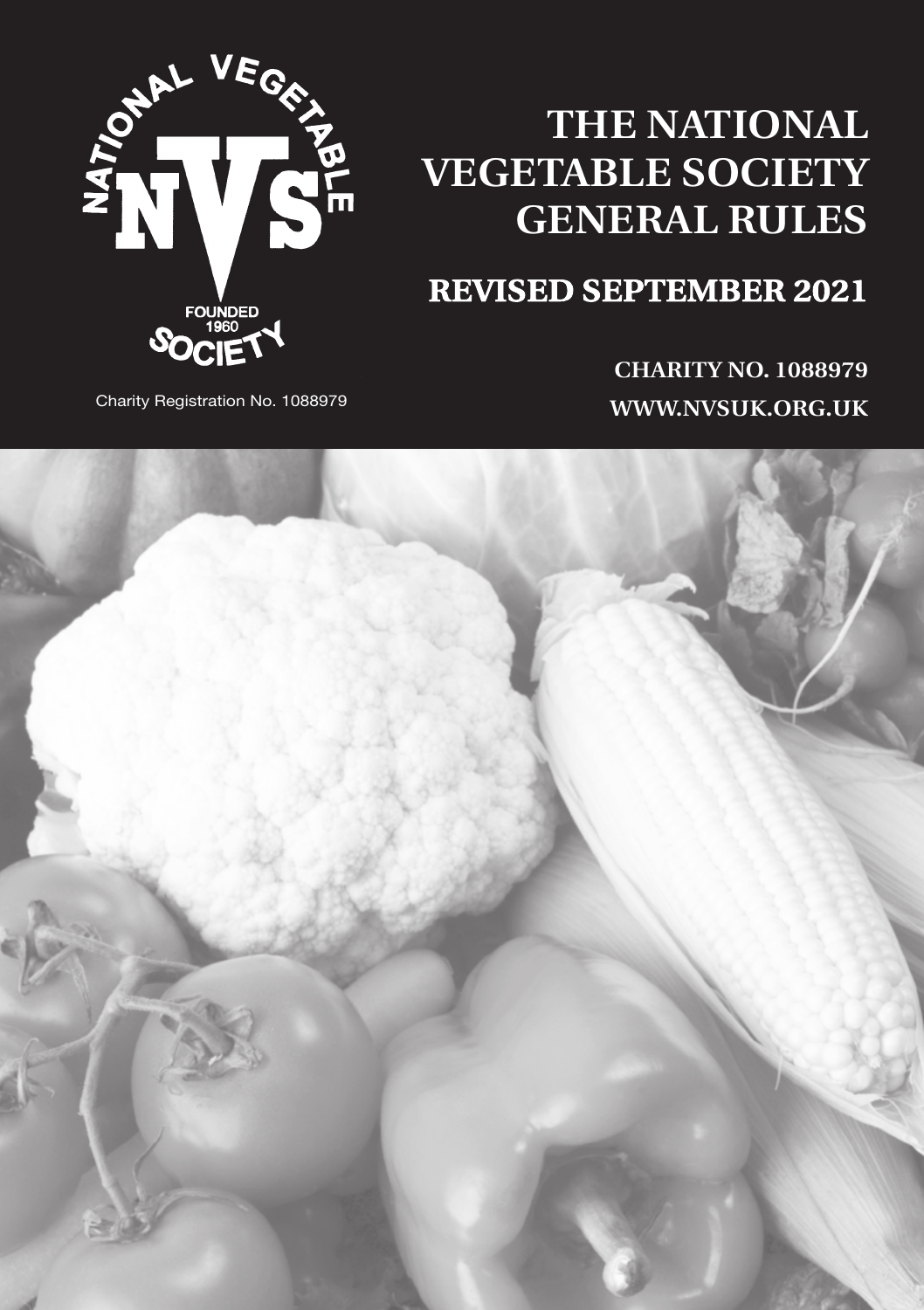# **1. TITLE**

The title of the society shall be "The National Vegetable Society"

# **2. OBJECTS**

The objects of the Society shall be:-

- **a)** to advance the education of the public in the cultivation and improvement of vegetables.
- **b)** to advance knowledge of and further public interest in vegetables by the publication of information, by exhibition, by stimulating research and experiment and by awarding prizes open to public competition.

# **3. POWERS**

In furtherance of the objects but not otherwise, the Trustees may exercise the following powers:-

- **a)** to maintain trial grounds, horticultural gardens, and facilities for giving advice on the culture of vegetables.
- **b)** to organise a Panel of Lecturers on vegetable growing.
- **c)** to organise a Panel of Judges by holding judging examinations as and when necessary.
- **d)** to organise visits to places of interest in connection with the study of vegetables, to co-operate with other bodies having similar aims and generally to do all such acts as shall further the active corporate life of the Society and may lawfully be done by a body established only for the purposes recognised by the law as charitable.
- **e)** to maintain a library and other media record on the cultivation of vegetables and make items therein available to affiliated organisations and individual members at a nominal charge.
- **f)** to form " Branches" and "District Associations" as necessary in order that members may localise their activities in addition to those provided by the Society.

### **4. MEMBERSHIPAND AFFILIATION**

- **a)** An application for membership must be completed by the applicant.
- **b)** When a person has been accepted and has paid a first annual subscription they shall be a member of the Society and shall be deemed to have agreed to be bound by these Rules.
- **c)** The membership of the Society shall consist of the following classes:
	- i) Individual members.
	- ii) Junior members to be under 16 years of age and still in full time education.
	- iii) Couples.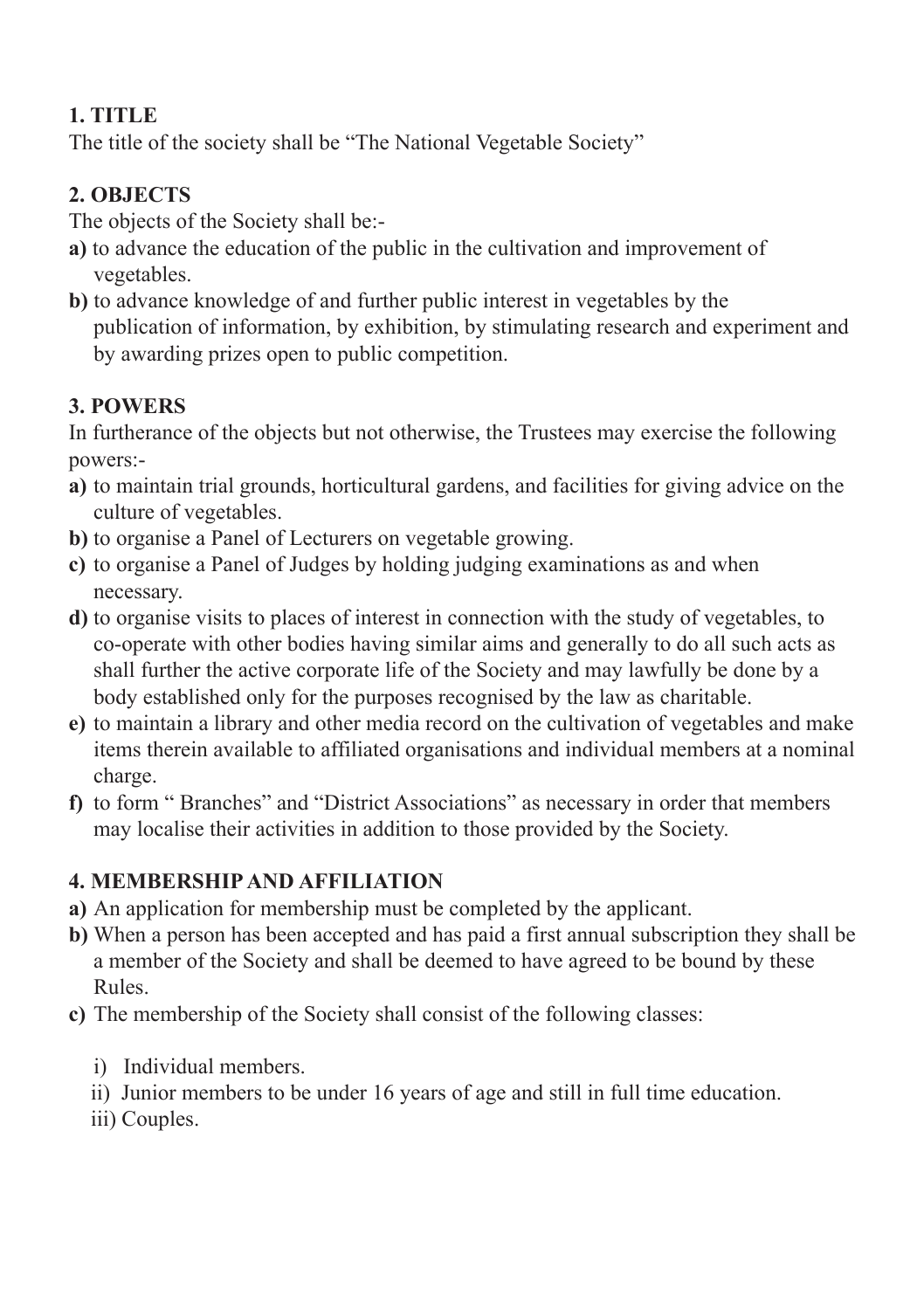- iv) Affiliated organisations.
- v) Educational establishments.
- vi) Any other class of membership that Trustees may wish to consider from time to time.
- **d)** Members of the Society except existing Honorary Life Members shall pay an annual subscription determined following a recommendation to the Annual General Meeting by the Trustees.
- **e)** Membership subscriptions become due 12 months from the anniversary date of payment (a rolling 12 months)
- **f)** An Affiliated Organisation shall be entitled to the same privileges as one ordinary member of the Society but will only have a vote at an Annual General Meeting of the Society if their representative is nominated in writing by the Affiliated Organisation to the National Secretary fourteen days prior to an Annual General Meeting.
- **g)** The Trustees may call upon any member to resign from the Society and if the member does not so resign within twenty-one days after being so called upon the National Executive Committee may by resolution terminate membership.
- **h)** The Trustees may call upon any Affiliated Organisation to resign from the Society and if the Affiliated Organisation does not resign within twenty-one days after being so called upon the Trustees may by resolution terminate any membership.
- **i)** The Trustees may at any time without stating any reason refuse to accept a renewal of i) the subscription of any member
	- ii) the affiliation of any organisation
- **j)** No member, Branch, District Association or Affiliated Organisation shall take any public action or make public announcements in the name of the Society. All announcements or advertisements etc. on behalf of the Society will be made by the Trustees through the National Chairman, the National Secretary or other person/persons authorised by the Trustees.
- **k)** The Society shall be affiliated with any such body as the Trustees shall decide from time to time.
- **1)** Judges/Lecturers:
	- i) Members becoming judges or lecturers on the Society's panel and lapsing in membership, shall be struck off the panel if membership renewal is not made within one year
	- ii) Such persons shall be informed by the National Secretary in writing, and all members and Affiliated Organisations in national literature.
	- iii) Such persons shall be informed that the Society reserves the right to take such action as they may think necessary if they continue to represent themselves as Society judges or lecturers or wear Society badges etc.
	- iv) Should any such persons re-join the Society after one year they will have to re-sit the judges examination before being returned to the judges' panel and re-apply to join the lecturers' panel.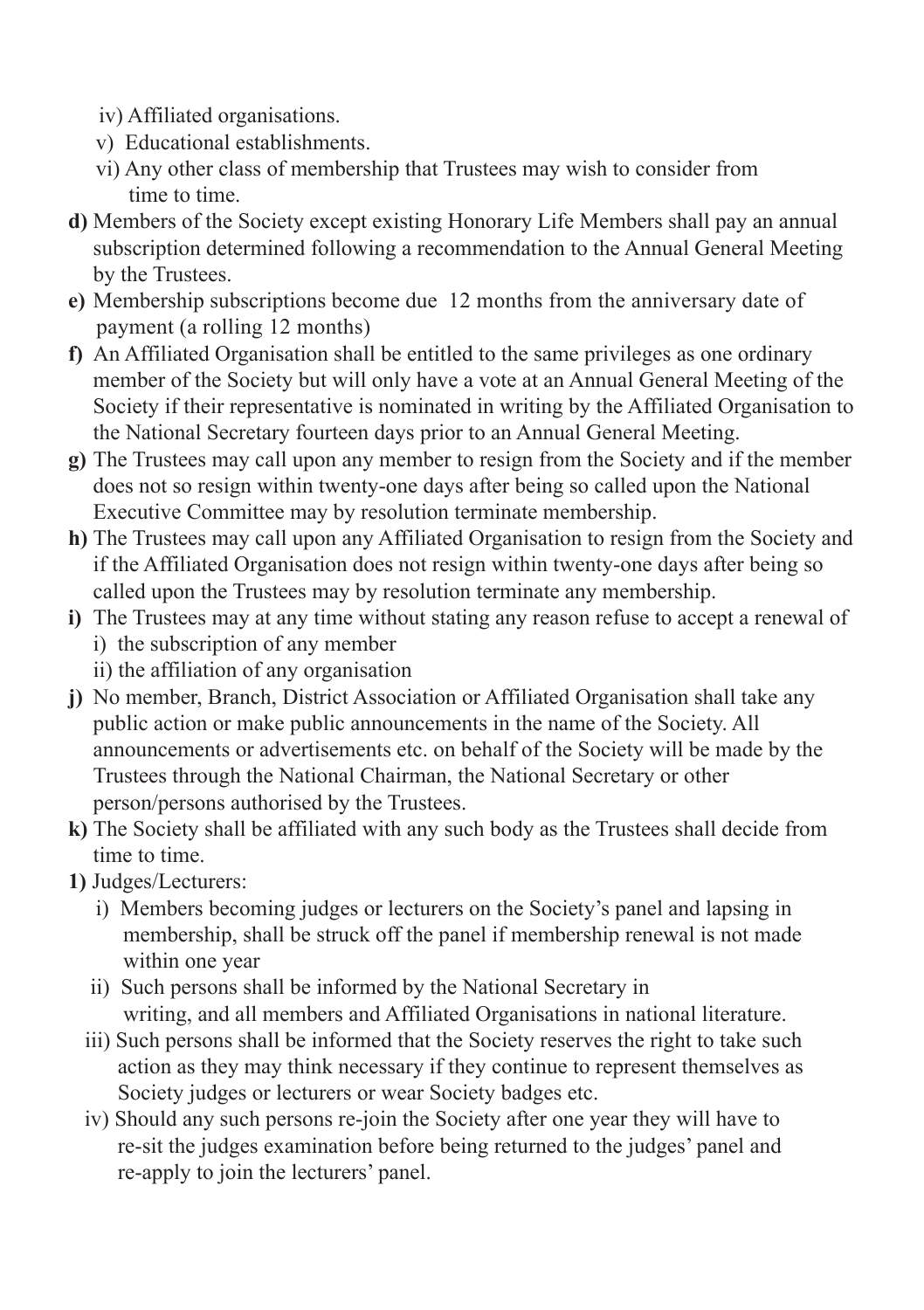#### **5. BRANCHES**

- **a)** For administrative purposes the Society is organised in Branches. Branches shall act in conformity with any directions published by the Trustees from time to time. Branch meetings will not be arranged when the Trustees are due to meet.
- **b)** The Secretary and Treasurer of each Branch shall keep such minutes of accounts and records as may be directed by the Trustees and must send copies of such records and other documents to the Trustees as soon as is practicable after a meeting. All Meeting financial reports to be sent by the Branch Treasurer to the National Treasurer and all other minutes and relevant documents sent by the Branch Secretary to the National Secretary. Any property acquired by a Branch shall be held by the Branch for the general objects of the Society. If any Branch is disbanded or dissolved it shall hand over its moneys, property, books and papers to the Trustees to be used for the general purposes of the Society. No Branch as such shall have power to secede from the Society except by a two thirds majority of the members present and voting at a general meeting of the Branch.
- **c)** No Branch may enter into any financial matters on behalf of the Society without prior permission of the Trustees. Branches are expressly forbidden to initiate legal proceedings or court action without prior consent or approval of the Trustees. Any Branch or member breaking this rule will be held personally responsible for any costs incurred.
- **d)** A Branch Chairman shall have a vote at their Branch meetings as an individual member in addition to his/her casting vote.
- **e)** At a Branch Annual General Meeting, when two members are nominated for a post, there shall be a secret ballot. When three or more members are nominated for a post, there shall be a secret ballot unless one candidate has an overall majority. The member with the least number of votes will be eliminated before another ballot is taken until a result is obtained. In the event of a tie, the Chairman or acting Chairman at the time will use his/her casting vote.
- **f)** Officers and committee members of Branches of the Society shall hold office for one year but shall be eligible for re-election.
- **g)** Before a Branch creates any new honorary position or award prior approval must be obtained from the Trustees
- **h)** Any cheque or document authorising payment from the funds of a Branch must be signed by the Branch Treasurer and any other person nominated by the Branch **Committee**
- **i)** A quorum at a Branch meeting to be a minimum of five members of the committee one of whom must be an Officer of that Branch.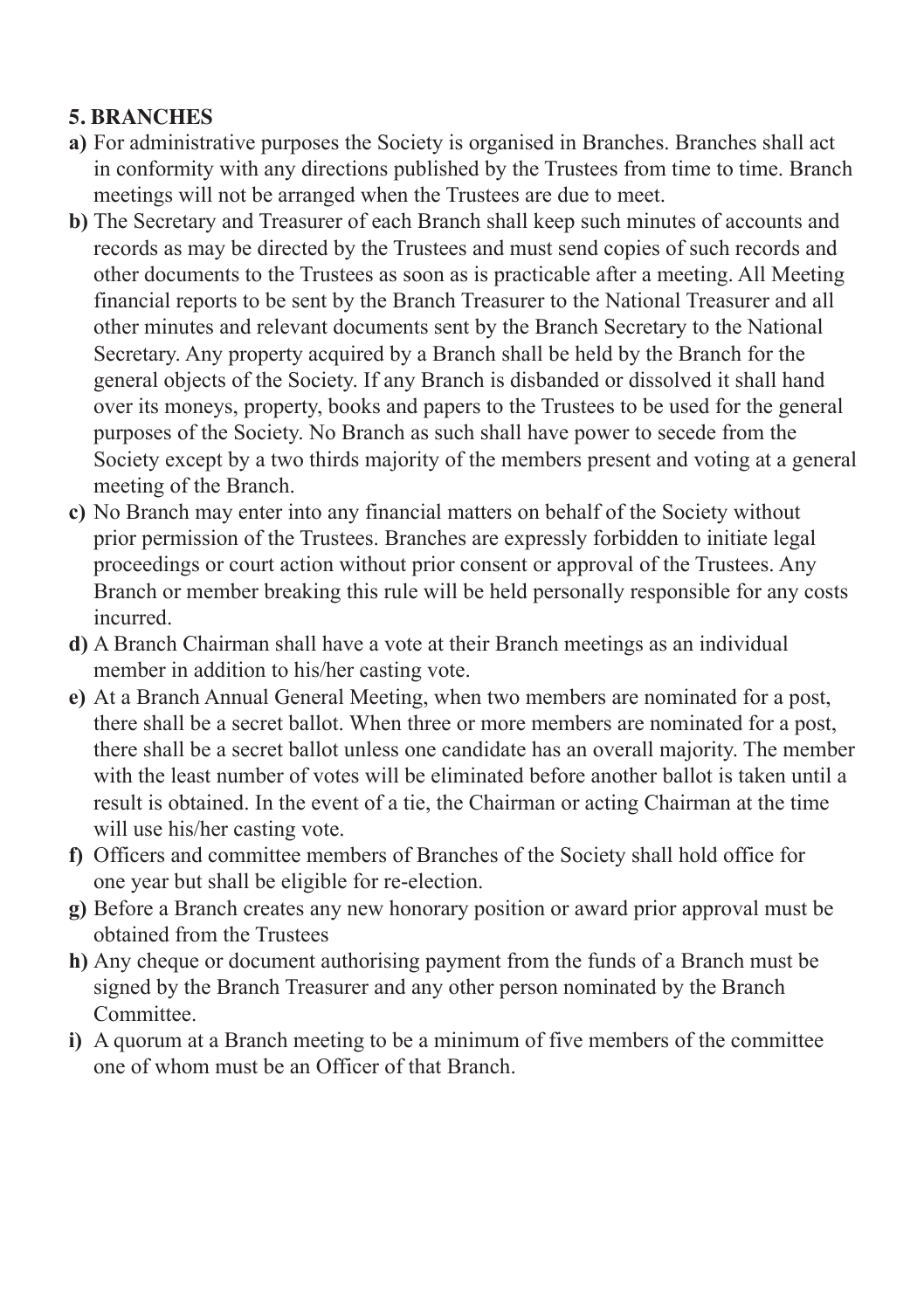#### **6. DISTRICT ASSOCIATIONS**

- **a)** District Associations shall act in conformity with any directions published by the **Trustees**
- **b)** The Secretary and Treasurer of every District Association shall keep such minutes and accounts and records as may be directed by the Trustees and must send copies of such records and other documents of the District Association to their Branch Secretary as requested. Meetings are expected to be at least quarterly with annual statements to be forwarded on to the National Treasurer via the Branch Treasurer. District Association A.G.M's. must be held as soon as practicable after the National Societies year end. Any property acquired by a District Association shall be held by the District Association for the general objects of the Society save and except that any property held by a District Association and designated by the Association as belonging to its special fund shall remain the exclusive property of that District Association and shall be used by that District Association solely for such local purposes or other purposes connected with the Society that the committee of that District Association shall in its absolute discretion deem proper. If any District Association is disbanded or dissolved it shall hand over its moneys, property, books and papers to the Trustees to be used for the general purposes of the Society. No District Association as such shall have power to secede from the Society except by a two thirds majority of those present and voting at a general meeting of the District Association.
- **c)** On the forming of a District Association and at the first meeting of members, the Chair should be taken by an officer appointed by the Branch Committee. A District Association shall bear in its title the name of the District Association and the title of "The National Vegetable Society."
- **d)** District Associations are to be accountable through their Branch to the trustees. In the event of a dispute between a District Association and a Branch, the Trustees ruling on such will be final.
- **e)** District Associations may send representatives to the Branch committee as observers at the discretion of the Branch Chairman, but may not vote unless invited to do so.
- **f)** District Associations may not charge a membership fee or exclude National Vegetable Society members without permission of the Trustees, but may ask for donations to the District Association's running costs and charge admission to District Association shows or events organised by them. All money so raised must be used for the District Association's benefit.
- **g)** District Associations may not enter into any financial matters on behalf of The National Vegetable Society.
- **h)** District Associations must not participate or engage in activities that are against the constitution or interests of The National Vegetable Society or make utterances or statements on behalf of The National Vegetable Society.
- **i)** Members of the District Associations must be individual members of The National Vegetable Society. Only such members can hold office in the District Association.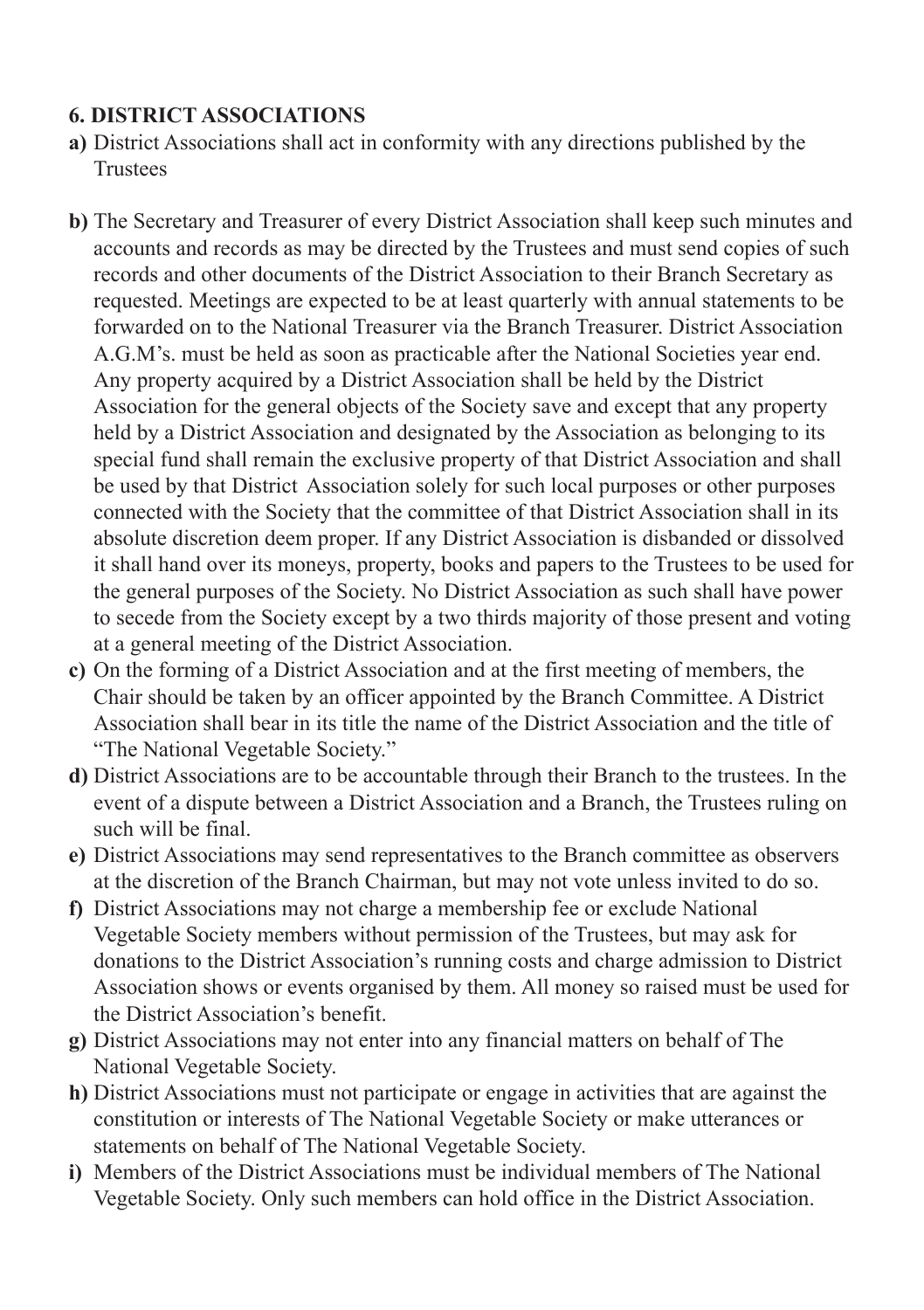- **j)** In shows organised by the District Associations as Open Shows of their own or in conjunction with other societies, there is no objection to non-members showing though District Associations may reserve the right for special classes for District Association members only.
- **k)** The Society wishes the District Associations to carry on their good work with as little interference as possible from the Trustees, however they must work within the Society rules, and the foregoing is for their guidance. The Trustees reserve the right to rule on any matters not covered above.

#### **7. AWARDS**

The Trustees may endorse awards of Honorary Membership, Gold Medal, Silver Medal, or Fellowship for merit or outstanding service to the Society or any other awards recommended by the Awards Committee which shall be appointed by the Trustees. The Awards committee will consist of the five Branch Chairmen, the National Chairman and the National Vice Chairman serviced by the National Secretary in a non-voting capacity. Branch substitutes will be allowed but must be notified to the National Chairman and National Secretary prior to the meeting.

If a Branch fails to send a representative, no honours for that Branch will be awarded in that year.

#### **8. FINANCIAL YEAR**

The financial year shall end on 31st December of each year.

#### **9. THE PRESIDENT OF THE SOCIETY**

- **a)** The Society may appoint a National President whose duties shall be:
	- i) to take the Chair at an Extraordinary General Meeting
	- ii) to take the Chair at an Annual General Meeting when the National Chairman is elected
	- iii) to present awards at the Annual General Meeting
- **b)** The National President may attend Trustees Meetings as an observer

#### **10. VICE PRESIDENTS OF THE SOCIETY**

Nominations for Vice-Presidents must be referred to the Awards Committee for consideration then presented to the Trustees for endorsement.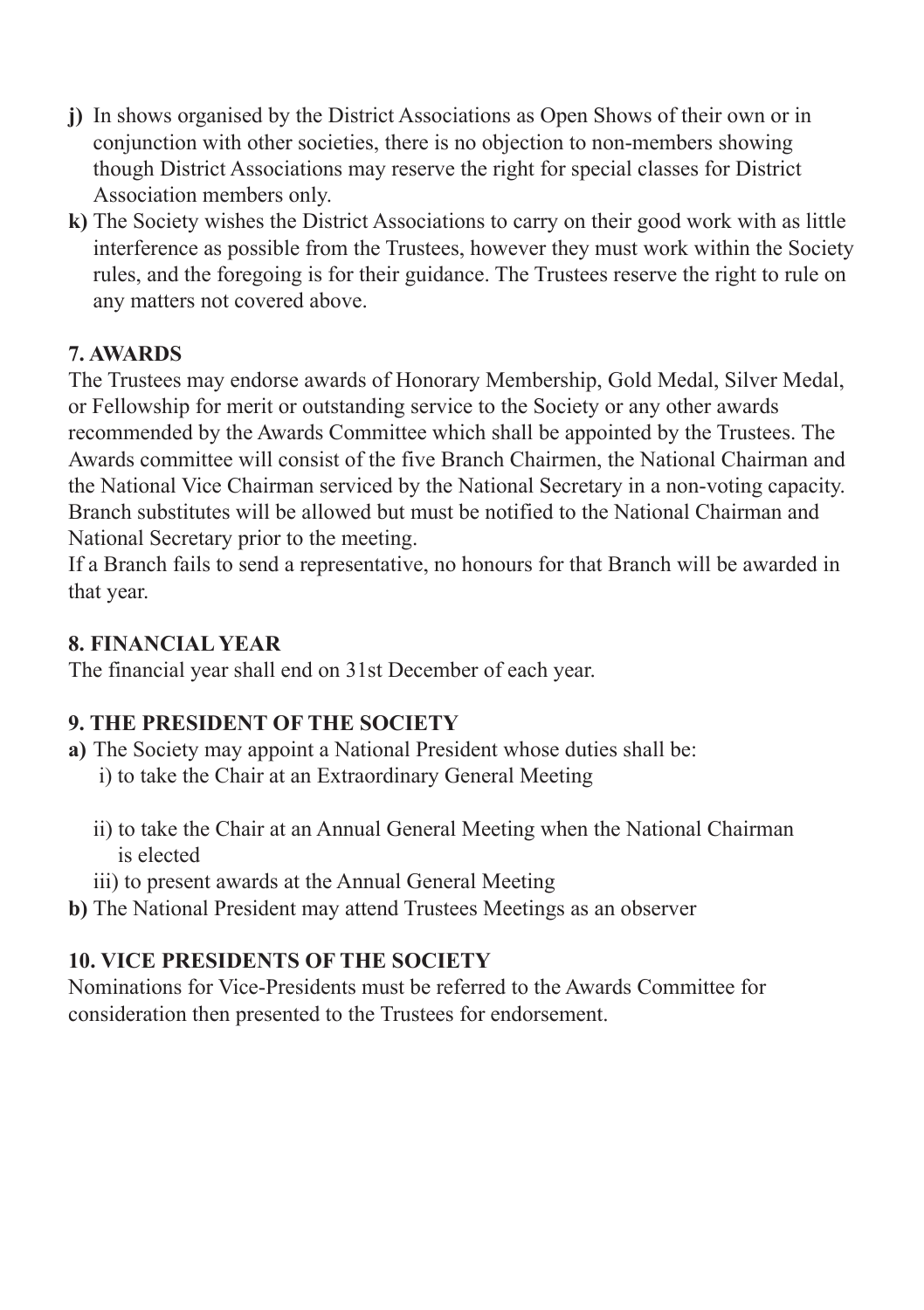#### **11. TRUSTEES**

- **a)** The following officers of the Society shall be elected at the Annual General Meeting:
	- i) National Chairman
	- ii) National Vice Chairman
	- iii) National Secretary
	- iv) National Assistant Secretary
	- v) National Treasurer
	- vi) National Registrar
	- vii) National Editor
	- viii) National Webmaster
	- Not more than two Examiners shall be appointed.
- **b)** The business of the Society shall be conducted by the Trustees which shall comprise the above mentioned officers, together with a maximum of two elected members from each Branch.
- **c)** Prior to a National Annual General Meeting, when two members or more are nominated for a post, there shall be a postal vote. This will be organised by the National Secretary, conveyed in the Societies quarterly magazine and scrutinised independently.
- **d)** The Trustees may appoint from paid up members of the Society such additional officers as it may deem desirable. Such officers may, at the complete discretion of the Trustees, be members of, or observers at, the Trustees meeting. Persons appointed to such offices shall retire from office at the close of the Trustees meeting immediately preceding the following A.G.M. but shall be eligible for re-appointment by the Trustees at the first meeting thereafter. If such offices are deemed necessary for more than three consecutive years the Trustees must propose an appropriate amendment to the constitution at the third A.G.M. following the first appointment to the office concerned.
- **e)** Any vacancy occurring in an elective office may be filled by the Trustees from amongst members of the Society. Any officer so appointed shall retire from office at the following A.G.M. but shall be eligible for election by that A.G.M.
- **f)** The National Chairman, National Vice Chairman, National Secretary, National Treasurer, National Registrar, National Assistant Secretary, National Editor and National Webmaster will normally be elected for a period of three years but shall be eligible for re-election.
- **g)** Nominations for national officers shall be sent to the National Secretary in writing, not later than the second week of May preceding the election and must be accompanied by a statement signed by the nominee confirming that he/she is willing to serve if elected.
- **h)** Nominees for election to national offices, for election or appointment to the Board of Trustees, and for election as Branch officers or committee members, must be paid up members of the Society.